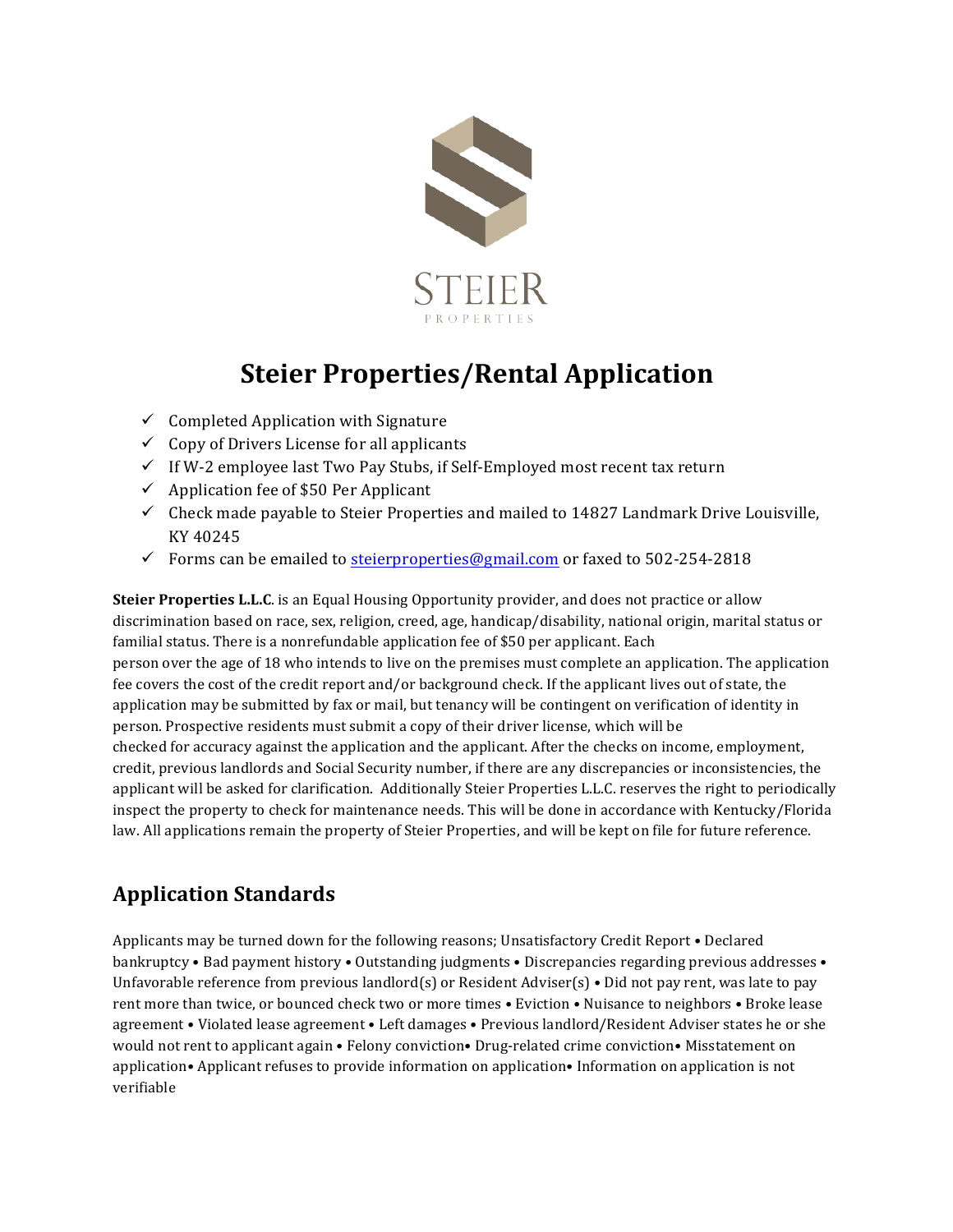The statements below are true and correct to the best of my knowledge. I hereby authorize the landlord's agent or staff to contact any persons, corporations, employers, agencies, officers, groups or organizations to obtain any information which is deemed necessary to verify information and statements in this application. In the event the application is approved and I desire to rent the property, I agree to fill out and sign the Rental Agreement and Condition of Premises forms.

|                                            | Application Date:____________________ Lease Term One Year                                                                                                                                                                                                                                         |  |
|--------------------------------------------|---------------------------------------------------------------------------------------------------------------------------------------------------------------------------------------------------------------------------------------------------------------------------------------------------|--|
|                                            |                                                                                                                                                                                                                                                                                                   |  |
|                                            | The rent shall be\$ ______________ Made payable in advance on the first of the month.                                                                                                                                                                                                             |  |
|                                            | Security Deposit of \$ ___________ held in escrow at Republic Bank                                                                                                                                                                                                                                |  |
| Non-Refundable Pet Deposit of \$250        |                                                                                                                                                                                                                                                                                                   |  |
| the lease.                                 | The total amount of \$ ______________ plus the pet deposit if applicable shall be due upon signature of                                                                                                                                                                                           |  |
|                                            | The applicant understands that if this application is accepted and the applicant fails to execute the<br>lease before the beginning of the date specified above, or to pay the required deposits and the first<br>month's rent, the application deposits will be forfeited as liquidated damages. |  |
|                                            |                                                                                                                                                                                                                                                                                                   |  |
|                                            |                                                                                                                                                                                                                                                                                                   |  |
|                                            |                                                                                                                                                                                                                                                                                                   |  |
| smoking.)                                  | (All properties are Non-Smoking. If there is any evidence that smoking has taken place indoors, the<br>tenant will held responsible for the cleaning, repainting, and any other extra odor or wear of                                                                                             |  |
|                                            |                                                                                                                                                                                                                                                                                                   |  |
| (\$250 Non-refundable pet deposit per pet) |                                                                                                                                                                                                                                                                                                   |  |
|                                            |                                                                                                                                                                                                                                                                                                   |  |
|                                            |                                                                                                                                                                                                                                                                                                   |  |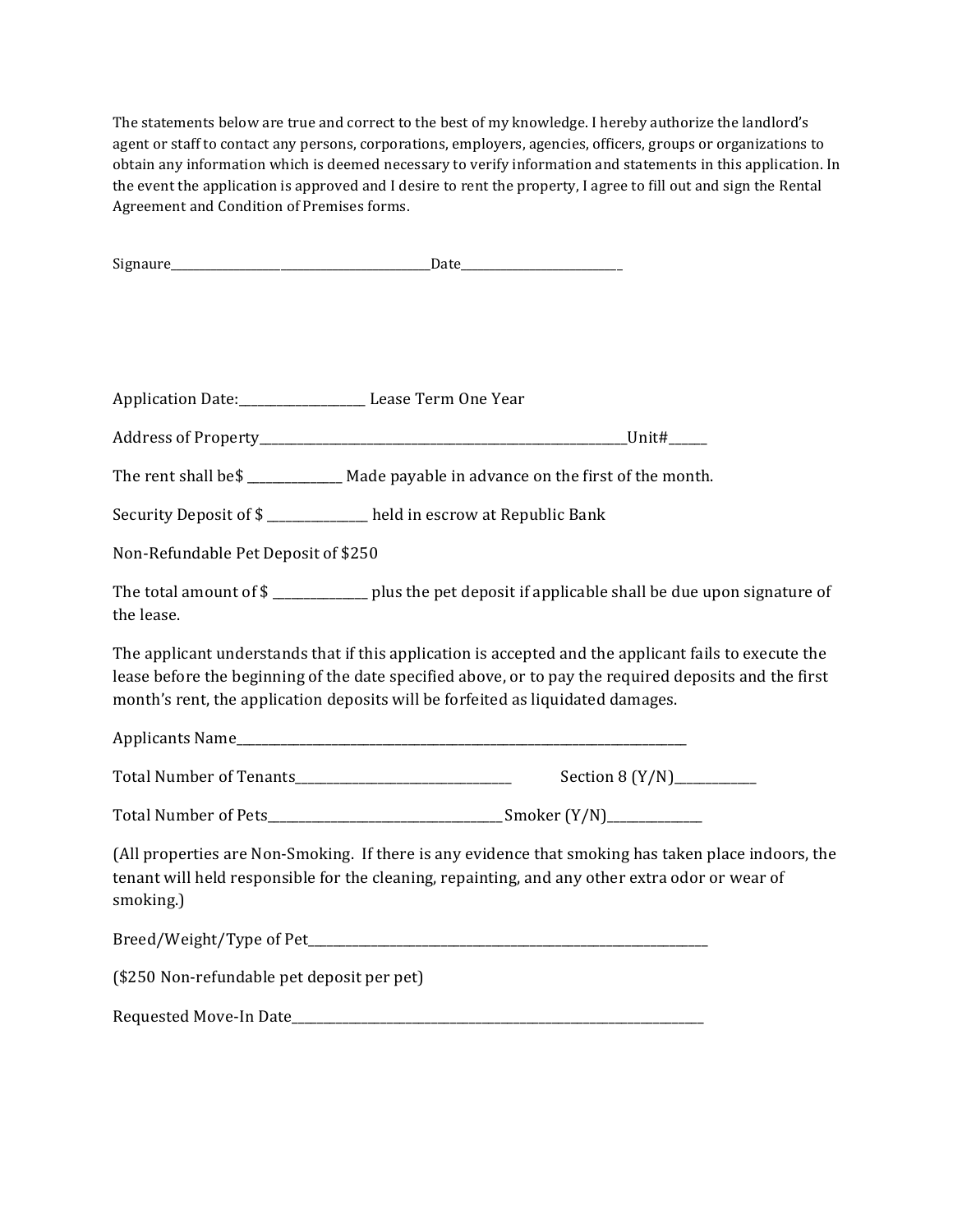## **IDENTIFICATION**

| Date of Birth________________________ |  |  |  |  |  |  |  |  |
|---------------------------------------|--|--|--|--|--|--|--|--|
|                                       |  |  |  |  |  |  |  |  |
|                                       |  |  |  |  |  |  |  |  |
|                                       |  |  |  |  |  |  |  |  |
|                                       |  |  |  |  |  |  |  |  |
|                                       |  |  |  |  |  |  |  |  |
|                                       |  |  |  |  |  |  |  |  |
|                                       |  |  |  |  |  |  |  |  |

## **RENTAL HISTORY**

|                                                                                  |  | Is this person a roommate? $(Y/N)$ |  |                                                                                               |  |  |
|----------------------------------------------------------------------------------|--|------------------------------------|--|-----------------------------------------------------------------------------------------------|--|--|
|                                                                                  |  |                                    |  | Water Bed? (Y/N) Current Rental Payment \$ _______________ How long at present address? _____ |  |  |
|                                                                                  |  |                                    |  |                                                                                               |  |  |
| Landlord or Managers Name_______________________________Number__________________ |  |                                    |  |                                                                                               |  |  |
|                                                                                  |  |                                    |  |                                                                                               |  |  |
| Was a proper 30 day notice given to your current landlord? $(Y/N)$               |  |                                    |  |                                                                                               |  |  |
| <b>OCCUPATION</b>                                                                |  |                                    |  |                                                                                               |  |  |
|                                                                                  |  |                                    |  |                                                                                               |  |  |
|                                                                                  |  |                                    |  |                                                                                               |  |  |
|                                                                                  |  |                                    |  |                                                                                               |  |  |
|                                                                                  |  |                                    |  |                                                                                               |  |  |
|                                                                                  |  |                                    |  |                                                                                               |  |  |